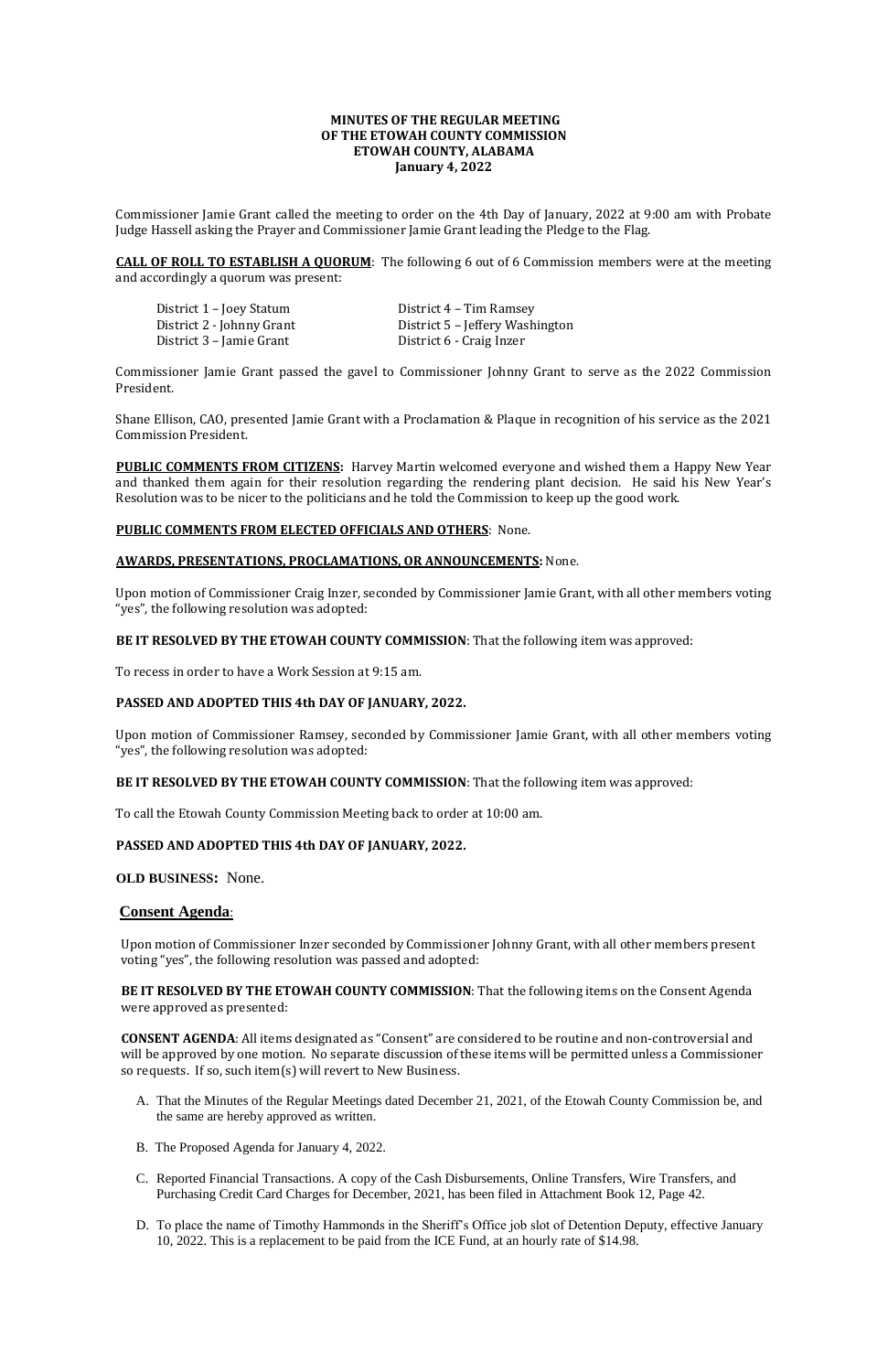- E. To place the name of Keshun Lane in the Sheriff's Office job slot of Detention Deputy, effective January 3, 2022. This is a replacement to be paid from the ICE Fund, at an hourly rate of \$14.98.
- F. To place the name of Baylor Mason Reaves in the Sheriff's Office job slot of Deputy Sheriff/ Trainee, effective January 3, 2022. This is a replacement to be paid from the Sheriff's Office, General Fund, at an hourly rate of \$14.98.
- G. To place the name of Noah Brackett in the Sheriff's Office job slot of Detention Deputy, effective January 3, 2022. This is a replacement to be paid from the ICE Fund at an hourly rate of \$14.98.
- H. To approve the request of Lori Howell, Animal Control Director, to hire Kimberly Hart as an Animal Control Officer, effective January 3, 2022. This is a replacement to be paid from the Animal Shelter, General Fund, at an hourly rate of \$13.24.
- I. To approve the request of Lori Howell, Animal Control Director, to hire Allison Smith as an Adoption Coordinator, effective January 3, 2022. This is a replacement and a promotion to be paid from the Animal Shelter, General Fund, at an hourly rate of \$14.98.
- J. To approve the request of Melissa Lett, Purchasing Accountant, to renew Bid No FY 2019-2020-09 Janitorial Services – Fleet Maintenance Building for an additional year with the current vendor, Alabama Rent-A-Maid, as provided for in the original bid.

### **PASSED AND ADOPTED THIS 4th DAY OF JANUARY, 2022.**

#### **NEW BUSINESS:**

Upon motion of Commissioner Jamie Grant, seconded by Commissioner Statum, with all other members voting "yes", the following resolution was adopted:

### **BE IT RESOLVED BY THE ETOWAH COUNTY COMMISSION**: That the following item was approved:

To have the Final Reading and Approval to reappoint Reginald Adams to the Etowah County Department of Human Resources for another six year term, as recommended by the Board of the Etowah County Department of Human Resources.

### **PASSED AND ADOPTED THIS 4th DAY OF JANUARY, 2022.**

Upon motion of Commissioner Ramsey, seconded by Commissioner Jamie Grant, with all other members voting "yes", the following resolution was adopted:

#### **BE IT RESOLVED BY THE ETOWAH COUNTY COMMISSION**: That the following item was approved:

The request of Robert Nail, County Engineer, to review and accept the annual report for "Rebuild Alabama FY 2021". A copy of this report is filed in Attachment Book 12, Page 43. During discussion Robert explained that one road was carried over to 2022 list due to weather delays but they got all the dirt road in the county paved. He also clarified that the money comes in monthly.

### **PASSED AND ADOPTED THIS 4th DAY OF JANUARY, 2022.**

Upon motion of Commissioner Statum, seconded by Commissioner Ramsey, with all other members voting "yes", the following resolution was adopted:

#### **BE IT RESOLVED BY THE ETOWAH COUNTY COMMISSION**: That the following item was approved:

To adopt the changes authorized by the Etowah County Personnel Board on guidelines related to the "Paid Time-Off Donation Program', summarized as follows (a copy of this policy change is filed in Attachment Book 12, Page 44):

- \*Reduce medically-certified eligible leave waiting period from 30 to 7 consecutive days.
- \*Add a provision for medically-certified intermittent leave eligibility, such as for cancer treatment or organ transplants.
- \*Eliminate the 40-hour donation limit on the maximum benefit from an individual donor.

# **PASSED AND ADOPTED THIS 4th DAY OF JANUARY, 2022.**

Upon motion of Commissioner Jamie Grant, seconded by Commissioner Statum, with all other members voting "yes", the following resolution was adopted:

### **BE IT RESOLVED BY THE ETOWAH COUNTY COMMISSION**: That the following item was approved:

To approve a Resolution authorizing a pay rate language change for a voluntary transfer or demotion. This will allow more than a 5% decrease in pay at the joint discretion of the appointing authority and the CAO with consideration of others within the classification and the department. There was a brief discussion and Sheriff Horton agreed with the change. A copy of the updated policy is filed in Attachment Book 12, Page 45.

# **PASSED AND ADOPTED THIS 4th DAY OF JANUARY, 2022.**

Upon motion of Commissioner Jamie Grant, seconded by Commissioner Ramsey, with all other members voting "yes", the following resolution was adopted:

**BE IT RESOLVED BY THE ETOWAH COUNTY COMMISSION**: That the following item was approved: